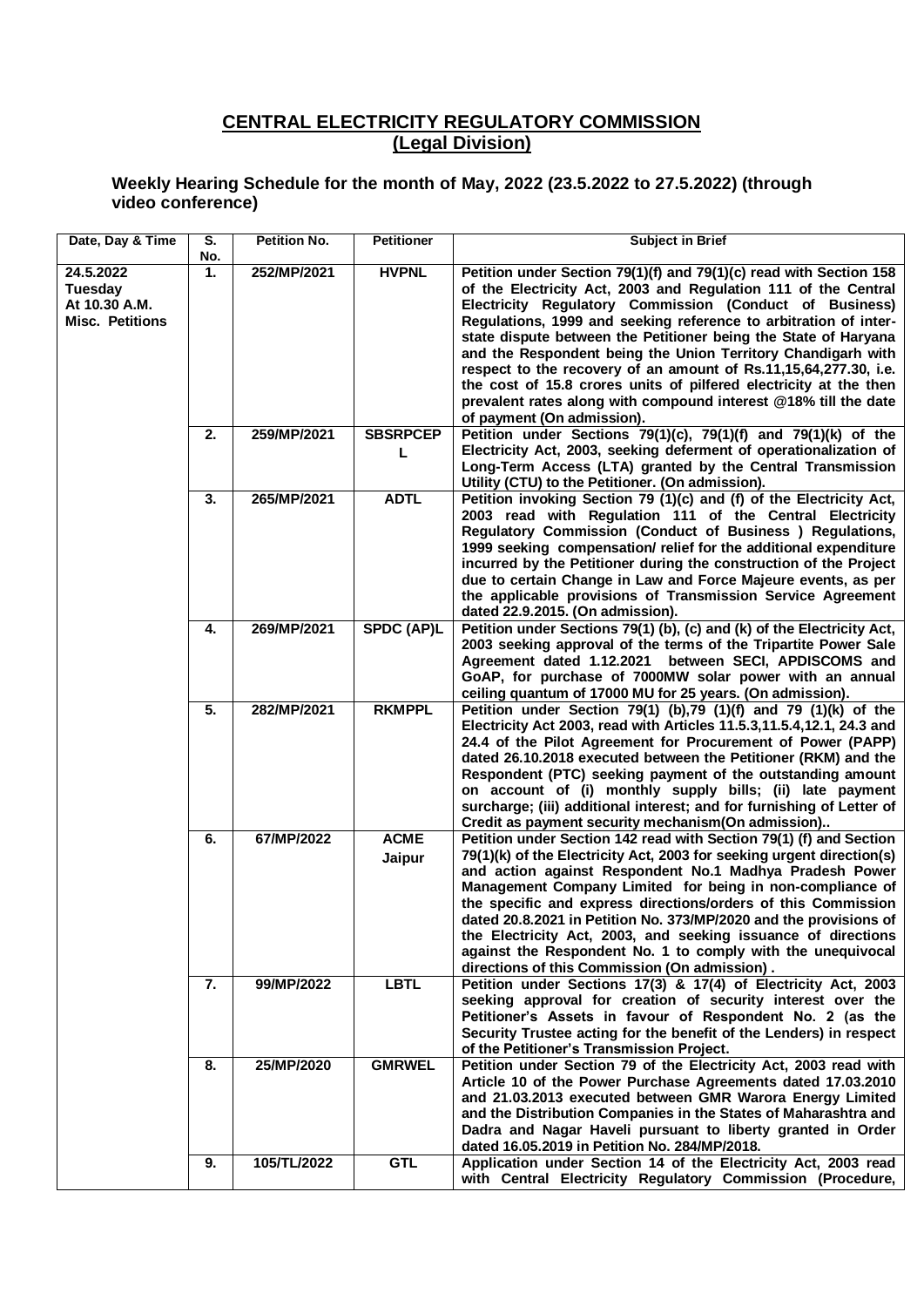|                                                                  |     |             |                | Terms and Conditions for Grant of Transmission License and<br>other related matters) Regulations, 2009 with respect to                                                                                                                                                                                                                                                                                                                                                                                                                                                                                                                                                                                     |
|------------------------------------------------------------------|-----|-------------|----------------|------------------------------------------------------------------------------------------------------------------------------------------------------------------------------------------------------------------------------------------------------------------------------------------------------------------------------------------------------------------------------------------------------------------------------------------------------------------------------------------------------------------------------------------------------------------------------------------------------------------------------------------------------------------------------------------------------------|
|                                                                  | 10. | 106/AT/2022 | <b>GTL</b>     | <b>Transmission License to Gadag Transmission Limited</b><br>Application under Section 63 of the Electricity Act, 2003 for                                                                                                                                                                                                                                                                                                                                                                                                                                                                                                                                                                                 |
|                                                                  |     |             |                | adoption of Transmission Charges with respect to the<br>Transmission System "Transmission Scheme for Solar Energy<br>Zone in Gadag (2500 MW), Karnataka -Part A" being established<br>by Gadag Transmission Limited.                                                                                                                                                                                                                                                                                                                                                                                                                                                                                       |
|                                                                  | 11. | 30/TL/2022  | <b>KTL</b>     | Application under Sections 14, 15 and 79(1)(e) of the Electricity<br>Act, 2003 read with Central Electricity Regulatory Commission<br>(Procedure, Terms and Conditions for grant of Transmission                                                                                                                                                                                                                                                                                                                                                                                                                                                                                                           |
|                                                                  |     |             |                | Licence and other related matters) Regulations, 2009 with<br>respect to grant of inter-State transmission licence to Kallam<br><b>Transmission Limited.</b>                                                                                                                                                                                                                                                                                                                                                                                                                                                                                                                                                |
|                                                                  | 12. | 48/TL/2022  | <b>PSTL</b>    | Application under Section 14 of the Electricity Act, 2003 read<br>with Central Electricity Regulatory Commission (Procedure,<br>Terms and Conditions for Grant of Transmission Licence and<br>other related matters) Regulations, 2009 with respect to<br>Transmission Licence to Powergrid Sikar Transmission Limited<br>(Formerly, Sikar New Transmission Limited                                                                                                                                                                                                                                                                                                                                        |
|                                                                  | 13. | 50/TL/2022  | <b>PASTL</b>   | Application under Section 14 of the Electricity Act, 2003 read<br>with Central Electricity Regulatory Commission (Procedure,<br>Terms and Conditions for Grant of Transmission Licence and<br>other related matters) Regulations, 2009 with respect to<br>Transmission Licence to Powergrid Aligarh Sikar Transmission<br>Limited (Formerly, Sikar-II Aligarh Transmission Limited)                                                                                                                                                                                                                                                                                                                        |
|                                                                  | 14. | 69/TL/2022  | <b>PSITSL</b>  | Application under Section 14 of the Electricity Act, 2003 read<br>with the Central Electricity Regulatory Commission (Terms and<br>Conditions for Grant of Transmission Licence and other related<br>matters) Regulations, 2009 for grant of separate Transmission<br>Licence for implementation of scope of work as detailed in the<br>Petition through Regulated Tariff Mechanism (RTM) mode to<br>Power Grid Southern Interconnector Transmission System<br>Limited.                                                                                                                                                                                                                                    |
| 26.5.2022<br>Thursday<br>At 10.30 A.M.<br><b>Misc. Petitions</b> | 1.  | 187/MP/2021 | <b>MSEDCL</b>  | Petition under Section 94(1)(g) of the Electricity Act, 2003 read<br>with Regulation 76 and 77 of the Central Electricity Regulatory<br>Commission (Terms and Conditions of Tariff) Regulations, 2019<br>("CERC Tariff Regulations 2019"), and read with Regulation 111,<br>112 and 113 of the Central Electricity Regulatory Commission<br>(Conduct of Business) Regulations, 1999 seeking directions from<br>the Commission to Respondent IPP's for providing rebate in<br>fixed charges, interest free deferment of capacity charges and<br>reduced late payment surcharge on account of covid-19<br>pandemic in view of the ministry of power Notification dated<br>15.5.2020/16.5.2020 (On admission) |
|                                                                  | 2.  | 185/MP/2021 | <b>RKM PPL</b> | Petition under Section 79 (1)(b), 79 (1)(f) and 79 (1)(k)of the<br>Electricity Act, 2003, read with Article 8.6.7 of the PPA dated<br>15.3.2016 executed between the RKM Powergen Private limited<br>(hereinafter referred to as 'Petitioner') and the Uttar Pradesh<br>Power Corporation Limited (hereinafter referred to as 'UPPCL/<br>Respondent No.1'), imploring this Commission to direct the<br>Respondent No. 1 to make payments, to the Petitioner of the<br>amounts outstanding in terms of the PPA on account of Late<br>Payment Surcharge; and reimbursement of the illegally<br>deducted penalty for short supply of power. (On admission).                                                   |
|                                                                  | 3.  | 186/MP/2021 | <b>DGVCL</b>   | Petition under Section 79 (1) (c) read with Sections 142 and 146<br>of the Electricity Act, 2003 regarding non-compliance of the<br>order dated 8.6.2013 in Petition No. 245/MP/2012(On admission).                                                                                                                                                                                                                                                                                                                                                                                                                                                                                                        |
|                                                                  | 4.  | 29/MP/2022  | <b>DBPL</b>    | Petition under Section 79 of the Electricity Act, 2003 for<br>execution of Order dated 19.12.2017 in Petition No. 229/MP/2016<br>and Order dated 6.1.2020 in Petition No. 208/MP/2018; and<br>initiation of proceedings/ appropriate action under Section 142<br>read with Section 149 of the Electricity Act, 2003 and Regulation<br>111 of the Central Electricity Regulatory Commission (Conduct<br>of Business) Regulations, 1999 against the Respondents for non-<br>compliance of the Order dated 19.12.2017 in Petition No.                                                                                                                                                                         |